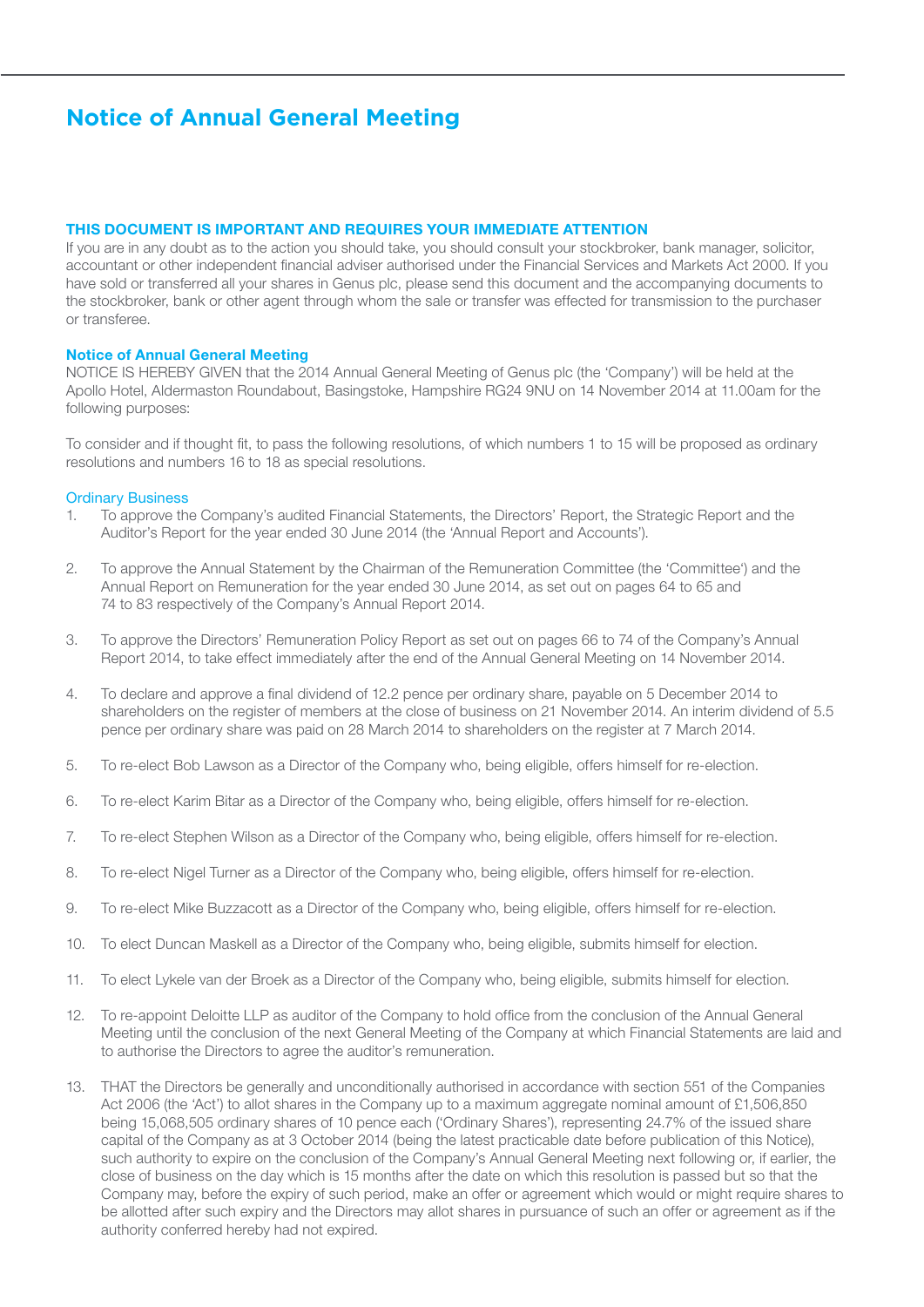### Special Business

- 14. THAT the rules of the Genus plc 2014 Performance Share Plan (the '2014 PSP') referred to in the Explanatory Notes to this Notice of Annual General Meeting and produced in draft to this meeting and, for the purposes of identification, initialled by the Chairman, be approved and the Directors be authorised to:
	- 14.1 make such modifications to the 2014 PSP as they may consider appropriate to take account of the requirements of best practice and legislation and for the implementation of the 2014 PSP, and to adopt the 2014 PSP as so modified and to do all such other acts and things as they may consider appropriate to implement the 2014 PSP; and
	- 14.2 establish further plans based on the 2014 PSP but modified to take account of local tax, exchange control or securities laws in overseas territories, provided that any shares made available under such further plans are treated as counting against the limits on individual or overall participation in the 2014 PSP.
- 15. THAT the Genus plc 2004 Executive Share Option Plan be renewed and updated to become the Genus plc 2014 Executive Share Option Plan (the '2014 ESOP') referred to in the explanatory notes to this Notice of Annual General Meeting and produced in draft to this meeting and, for the purposes of identification, initialled by the Chairman, be approved and the Directors be authorised to:
	- 15.1 make such modifications to the 2014 ESOP as they may consider appropriate to take account of the requirements of best practice and legislation and for the implementation of the 2014 ESOP and to adopt the 2014 ESOP as so modified and to do all such other acts and things as they may consider appropriate to implement the 2014 ESOP; and
	- 15.2 establish further plans based on the 2014 ESOP but modified to take account of local tax, exchange control or securities laws in overseas territories, provided that any shares made available under such further plans are treated as counting against the limits on individual or overall participation in the 2014 ESOP.
- 16. THAT subject to and conditional on the passing of resolution 13, the Directors be empowered, pursuant to section 570 and section 573 of the Act, to allot equity securities (within the meaning of sections 560 of the Act) for cash pursuant to the authority conferred by resolution 13 as if section 561(1) of the Act did not apply to any such allotment, provided that this power shall be limited to the allotment of equity securities:
	- 16.1 in connection with an offer of such securities by way of rights issue; and
	- 16.2 otherwise than pursuant to sub-paragraph 16.1 above up to an aggregate nominal amount of £304,604 being 3,046,044 Ordinary Shares representing not more than 5% of the issued share capital of the Company as at 3 October 2014 (being the latest practicable date before publication of this Notice),

and shall expire on the conclusion of the Company's Annual General Meeting next following save that the Company may, before such expiry, make an offer or agreement which would or might require equity securities to be allotted after such expiry and the Directors may allot equity securities in pursuance of any such offer or agreement as if the power had not expired. This power applies in relation to a sale of treasury shares as if all references in this resolution to an allotment included any such sale and in the first paragraph of this resolution the words 'pursuant to the authority conferred by resolution 13' were omitted in relation to such a sale.

In this resolution, 'rights issue' means an offer of equity securities open for acceptance for a period fixed by the Directors to holders on the register on a fixed record date in proportion as nearly as may be to their respective holdings, but subject to such exclusions or other arrangements as the Directors may deem necessary or expedient to deal with any fractional entitlements or legal or practical difficulties under the laws of, or the requirement of any recognised regulatory body or any stock exchange in, any territory or any other matter.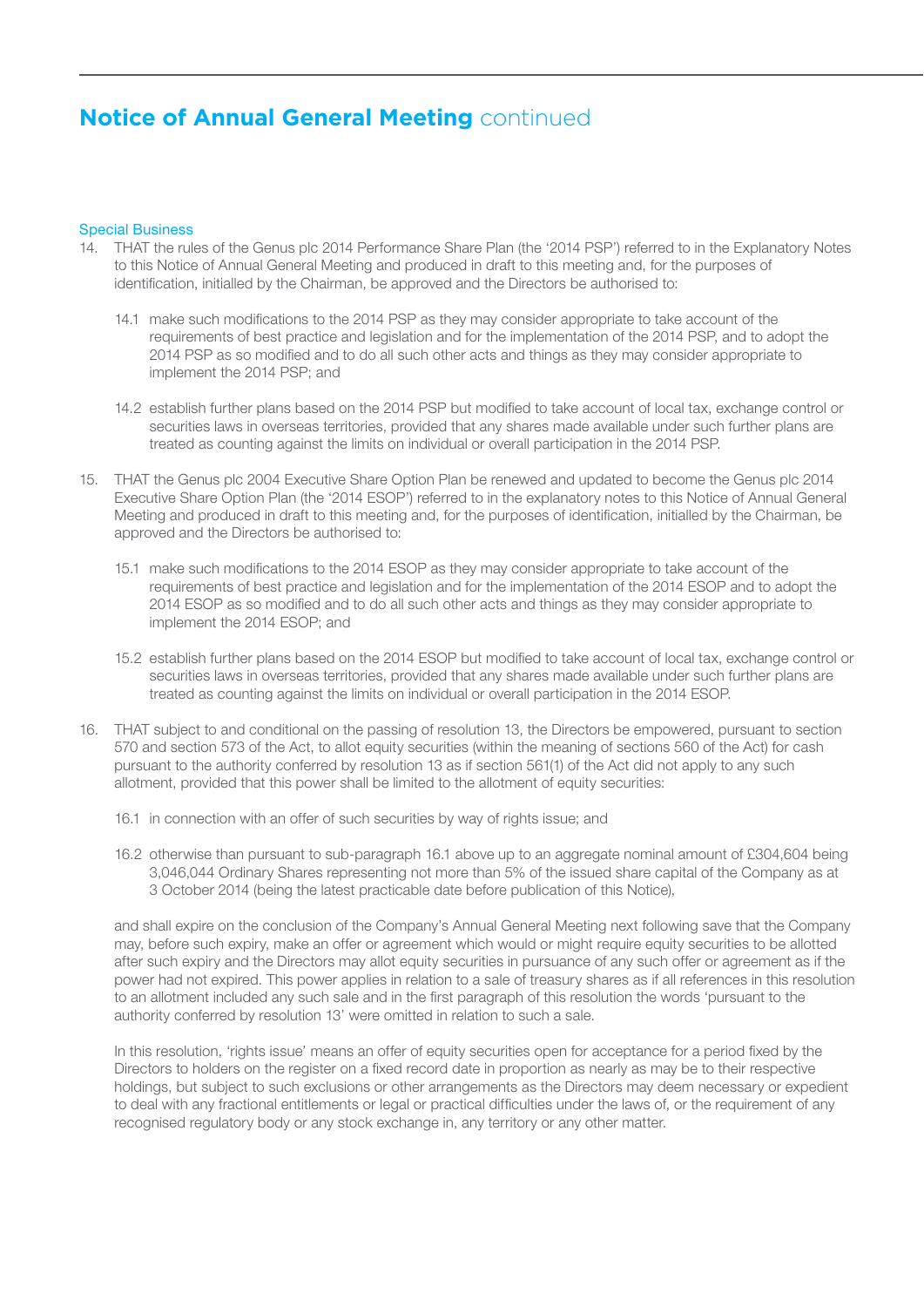- 17. THAT subject to and in accordance with article 9 of the Company's Articles of Association, the Company be generally and unconditionally authorised to make market purchases (within the meaning of section 693(4) of the Act) of Ordinary Shares on such terms as the Directors think fit provided that:
	- 17.1 the maximum aggregate number of Ordinary Shares hereby authorised to be purchased is 6,091,873 (representing 10% of the Company's issued ordinary share capital as at 30 June 2014);
	- 17.2 the minimum price, exclusive of any expenses, which may be paid for an Ordinary Share is 10 pence;
	- 17.3 the maximum price, exclusive of any expenses, which may be paid for an Ordinary Share is an amount equal to the higher of: (a) 105% of the average of the middle market quotations for an Ordinary Share, as derived from the London Stock Exchange Daily Official List, for the five business days immediately before the day on which such share is contracted to be purchased; and (b) the amount stipulated by Article 5(1) of the Buy-back and Stabilisation Regulation 2003; and
	- 17.4 the authority conferred by this resolution shall expire on the conclusion of the Company's Annual General Meeting next following or 18 months after the date of its passing (whichever occurs first), except that the Company may, before such expiry, enter into a contract for the purchase of Ordinary Shares which will or may be completed by or executed wholly or partly after the expiration of this authority.
- 18. THAT a General Meeting, other than an Annual General Meeting, may be called on not less than 14 clear days' notice and that such authority shall expire on the conclusion of the Company's Annual General Meeting next following.

The Directors consider that all the proposals to be considered at the Annual General Meeting are in the best interests of the Company and its members as a whole and are most likely to promote the success of the Company for the benefit of its members as a whole. The Directors unanimously recommend that you vote in favour of all the proposed resolutions as they intend to do in respect of their own beneficial holdings.

By order of the Board Registered office: Belvedere House Basing View Basingstoke RG21 4HG Registered in England and Wales with number 02972325

amil Hartey

Dan Hartley Group General Counsel & Company Secretary 3 October 2014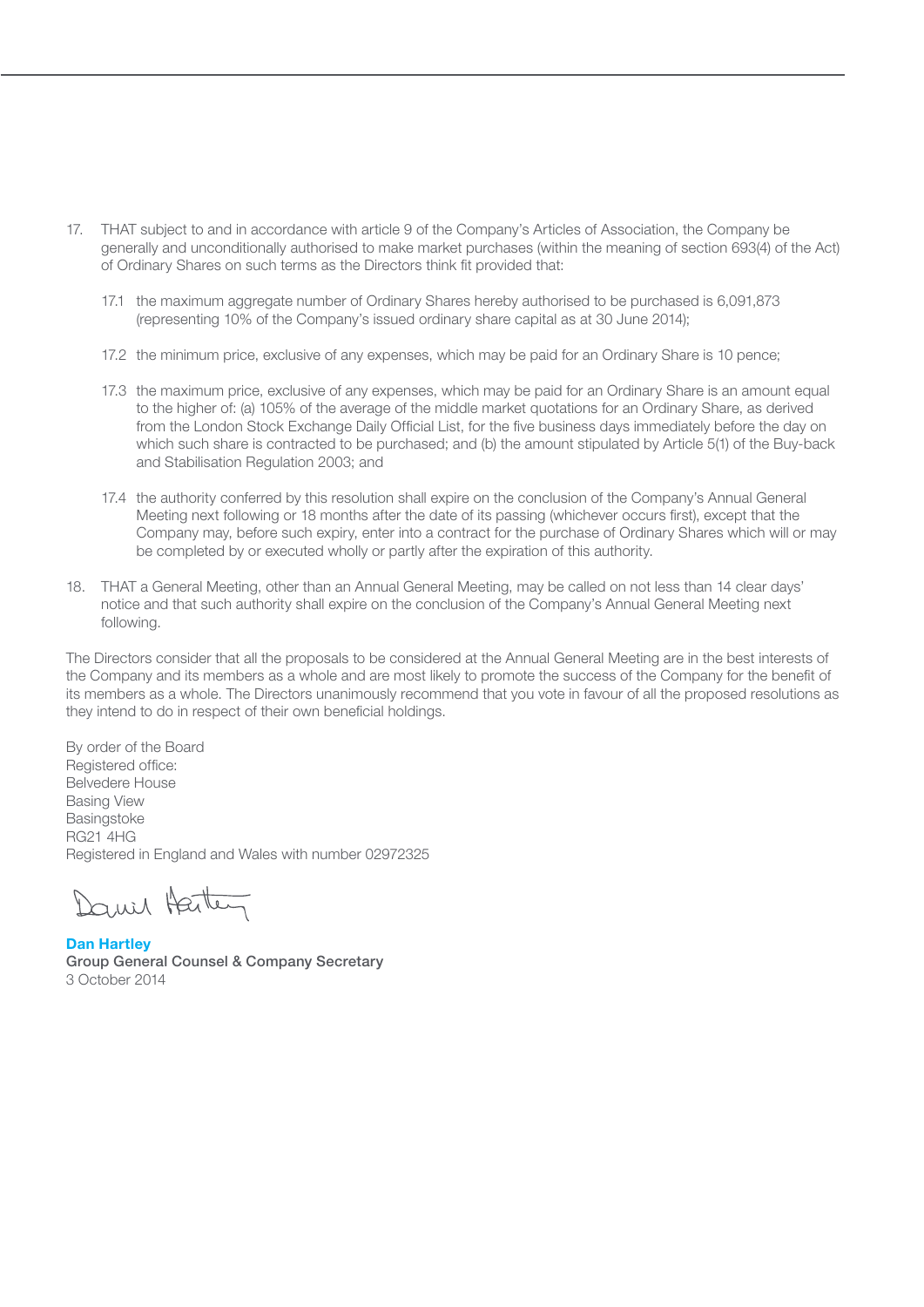#### Explanatory Notes

This section contains an explanation of each of the resolutions to be put to the Annual General Meeting. Resolutions 1 to 15 are ordinary resolutions requiring the approval of a simple majority of shareholders present and voting at the Annual General Meeting. Resolutions 16 to 18 are special resolutions requiring the approval of 75% of shareholders present and voting at the Annual General Meeting.

#### Resolution 1 – To receive the Annual Report and Accounts

Shareholders are invited to approve the Annual Report and Accounts.

## Resolutions 2 and 3 – Approval of (i) the Annual Statement by the Chairman of the Committee and the Annual Report on Remuneration and (ii) the Directors' Remuneration Policy Report

Under new legislation that came into force in the UK on 1 October 2013, the Company is required to offer an advisory vote on the implementation of the Company's existing remuneration policy in terms of the payments and share awards made to Directors during the year (the Annual Statement by the Chairman and the Annual Report on Remuneration) and a separate binding vote on the Company's forward looking remuneration policy (the Directors' Remuneration Policy Report).

Resolution 2 seeks shareholder approval for the Annual Statement by the Chairman of the Remuneration Committee and the Annual Report on Remuneration as set out on pages 64 to 65 and 74 to 83 respectively of the Company's Annual Report 2014.

Resolution 3 seeks shareholder approval for the Directors' Remuneration Policy Report, which is set out in the first part of the Directors' Remuneration Report, on pages 66 to 74 of the Company's Annual Report 2014.

Subject to such approval, the proposed effective date of the Directors' Remuneration Policy Report is 14 November 2014, being the date of the Annual General Meeting of the Company.

#### Resolution 4 – Final Dividend

Final dividends must be approved by shareholders but must not exceed the amount recommended by Directors. If the meeting approves the final dividend it will be paid out in accordance with resolution 4.

#### Resolutions 5 to 11 – Re-election/Election of Directors

In accordance with provisions of the UK Corporate Governance Code, all Directors of the Company are required to offer themselves for annual re-election. This is the first meeting at which Duncan Maskell and Lykele van der Broek stand for election. Biographies of all of the current and proposed Directors can be found on pages 50 and 51 of the Company's Annual Report 2014.

#### Resolution 12 – Appointment of Auditor and Auditor's Remuneration

The Company is required to appoint an auditor at each general meeting at which accounts are presented, to hold office until the end of the next such meeting. This resolution is recommended by the Audit Committee and proposes the reappointment of the Company's existing auditor, Deloitte LLP, and follows good practice in giving authority to the Audit Committee to agree its remuneration.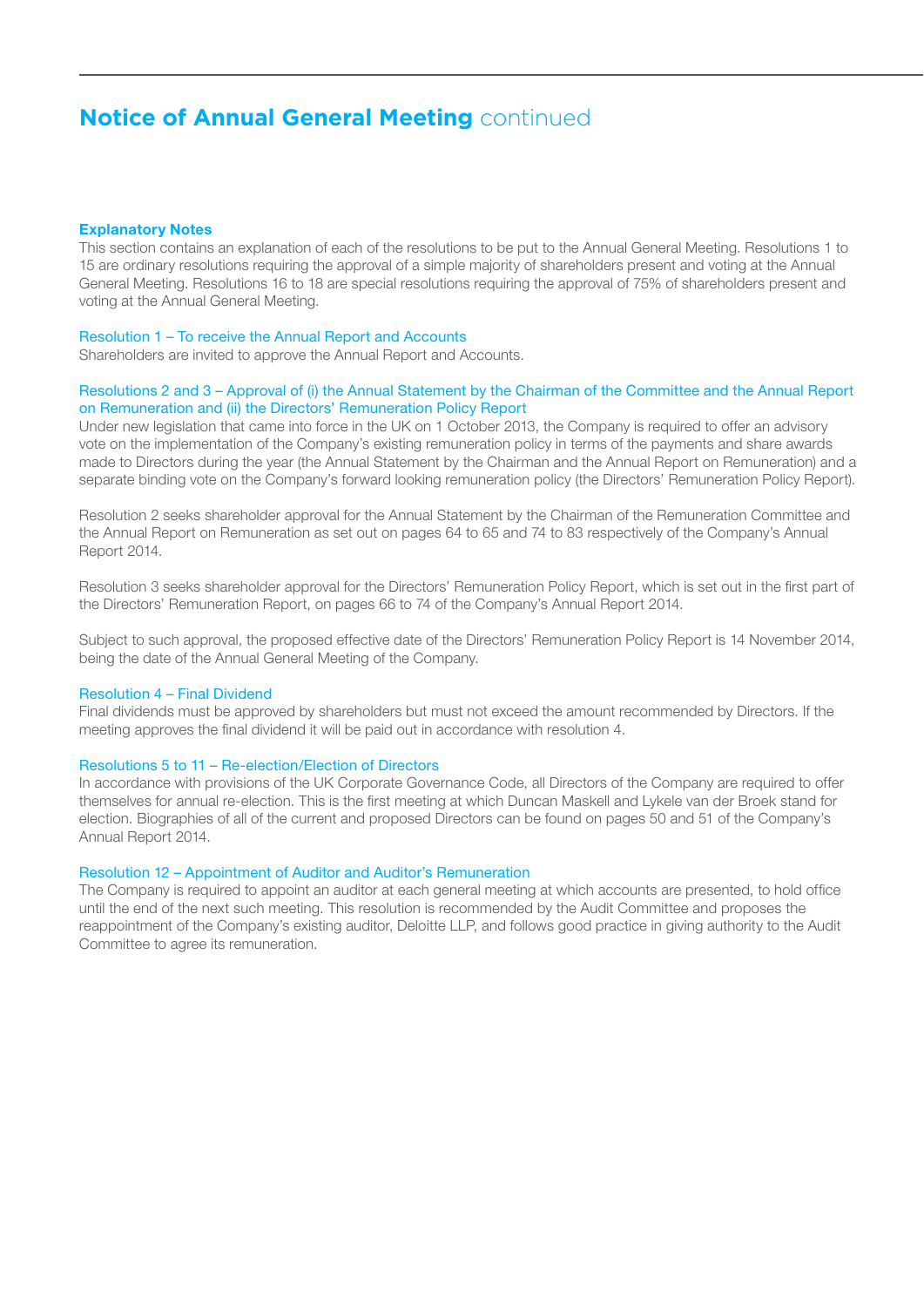#### Resolution 13 – Authority to Allot Shares

Resolution 13 is proposed as an ordinary resolution and seeks the approval of shareholders, in accordance with section 551 of the Act, to authorise the Directors to allot Ordinary Shares for a period as stated in resolution 13. The Directors have no current intention to exercise this authority and intend to comply with the guidance issued by the Investment Management Association. However, if the Directors do exercise this authority, the Directors intend to follow emerging best practice as regards to its use. As at the date of this notice, no shares are held by the Company in treasury.

#### Resolutions 14 and 15 – Incentive Arrangements

The Company's existing long-term incentive arrangement for the Company's Executive Directors and other selected senior management is the Genus plc 2004 Performance Share Plan (the '2004 PSP'). Separately, the Company operates the Genus plc 2004 Executive Share Option Plan (the '2004 ESOP') for selected employees, not being Executive Directors.

Since their approval by shareholders in August 2004, the 2004 PSP and 2004 ESOP have provided for annual sharebased awards ordinarily vesting (or becoming capable of exercise as relevant) three years from grant, subject to continued service and, in respect of the 2004 PSP, to the extent to which objective performance criteria are met over a three-year measurement period. Both the 2004 PSP and the 2004 ESOP reached the end of their ten year life on 12 August 2014.

The Committee of the Board of Directors has recently undertaken a review of the Company's incentive arrangements and concluded that shareholder authority be sought for the following:

- Resolution 14 the introduction of a new plan to replace the 2004 PSP, the Genus plc 2014 Performance Share Plan (the '2014 PSP'); and
- Resolution 15 the renewal of the 2004 ESOP, to become the Genus plc 2014 Executive Share Option Plan (the '2014 ESOP').

The terms of the 2014 PSP and 2014 ESOP have been designed to materially continue with the existing policy under the 2004 PSP and the 2004 ESOP but with changes to take account of current best practice expectations and legislative changes.

The features of the proposed 2014 PSP include no increase as to the normal maximum award levels operated under the 2004 PSP, a 10% in 10 years dilution limit as to the use of new issue shares and an updated sliding scale performance condition policy.

Furthermore, in connection with the implementation of the 2014 PSP, the Committee proposes to introduce a requirement that the Company's Executive Directors will be required to retain their net of tax number of vested shares (if any) delivered under the 2014 PSP (or maintain unexercised the full number of the vested shares whilst held under an unexercised nil (or nominal) cost option under the 2014 PSP where relevant) for at least two years from point of vesting.

In respect of the 2014 ESOP, amendments have been made from the 2004 ESOP in order to take account of the recent changes made to the legislation governing tax-advantaged plans.

A summary of the principal terms of the 2014 PSP and the 2014 ESOP, together with details of the performance condition policy proposed for the first awards under the 2014 PSP, is set out in this report.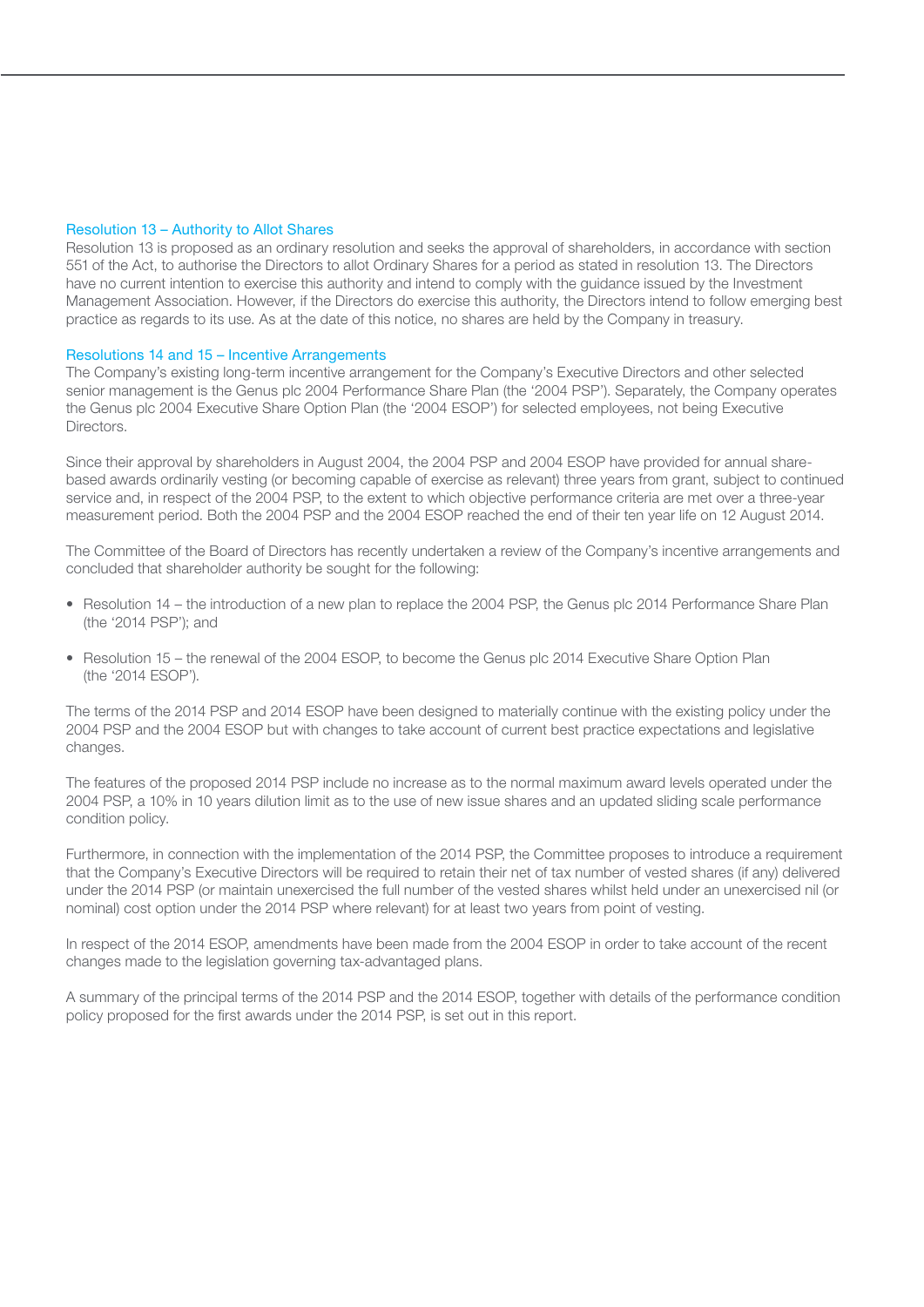#### Principal Terms of the 2014 PSP **Operation**

The Committee of the Board of Directors will supervise the operation of the 2014 PSP.

## **Eligibility**

Any employee (including an Executive Director) of the Company and its subsidiaries will be eligible to participate in the 2014 PSP at the discretion of the Committee.

It is currently anticipated that participation in the 2014 PSP will be limited to the Company's Executive Directors and selected senior employees.

## Grant of Awards

The Committee may grant awards to acquire Ordinary Shares within six weeks following the Company's announcement of its results for any period. The Committee may also grant awards within six weeks of shareholder approval of the 2014 PSP or at any other time when the Committee considers there are sufficiently exceptional circumstances which justify the granting of awards.

The Committee may grant awards as conditional share awards or nil (or nominal) cost options. The Committee may also decide to grant cash-based awards of an equivalent value to share-based awards or to satisfy share-based awards in cash, although it does not currently intend to do so.

An award may not be granted more than 10 years after shareholder approval of the 2014 PSP.

No payment is required for the grant of an award. Awards are not transferable, except on death. Awards are not pensionable.

## Individual Limit

An employee may not receive awards in any financial year over Ordinary Shares having a market value in excess of 200% of their annual base salary in that financial year. In exceptional circumstances, such as recruitment, this limit is increased to 300% of an employee's annual base salary.

## Performance Conditions

The vesting of awards granted will be subject to performance conditions set by the Committee.

It is proposed that the performance conditions for the first awards under the 2014 PSP to the Company's Executive Directors and senior management will be based on the Company's earnings per share ('EPS') performance over a three-year measurement period (three consecutive financial years of the Company, starting with the financial year in which the awards are granted – the 'Performance Period').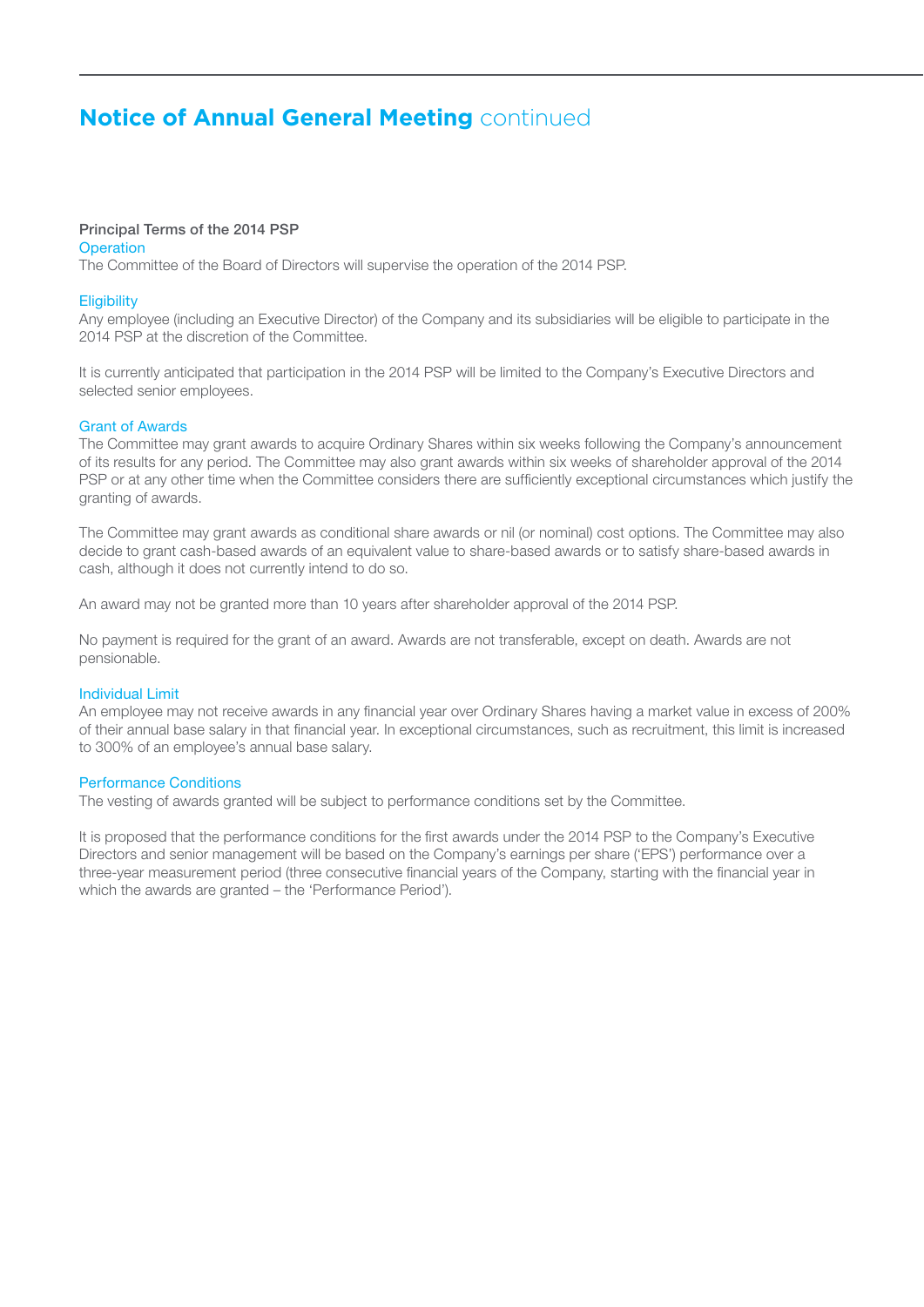The following vesting schedule will apply to such first awards:

| Growth in EPS over the Performance Period | Percentage of Award that shall Vest |
|-------------------------------------------|-------------------------------------|
| Less than 6% per annum ('p.a.')           | 0%                                  |
| 6% p.a.                                   | 20%                                 |
| 20% p.a. or better                        | $100\%$                             |
| Between 6% p.a. and 20% p.a.              | Pro-rata between 20% and 100%       |

For such purposes, EPS will be calculated on such adjusted basis as the Committee determines appropriate and the per annum growth calculations determined by reference to end to end growth over the Performance Period converted into a simple per annum average.

In addition to the above target, the Committee will retain the ability to scale back vesting based on adjusted EPS performance if it does not consider the vesting result to be consistent with the progress achieved against the Company's strategy during the Performance Period.

Within the scope of such approved shareholder remuneration policy from time to time, the Committee can set different performance conditions from those described above for future awards to the Company's Executive Directors provided that, in the reasonable opinion of the Committee, the new targets are not materially less challenging in the circumstances than the conditions described above.

In addition, the Committee can set different performance conditions from those described above in the case of awards to other employees.

The Committee may also amend the performance conditions applying to existing awards if an event has occurred which causes the Committee to consider that it would be appropriate to amend the performance conditions, provided the Committee considers the varied conditions are fair and reasonable and not materially less challenging than the original conditions would have been but for the event in question.

## Vesting of Awards

Awards normally vest three years after grant to the extent that the applicable performance conditions have been satisfied and provided the participant is still employed in the Company's Group. Options granted to individuals who are tax resident in the UK are then exercisable up until the day before the tenth anniversary of grant (or such other shorter period as specified at grant), unless they lapse earlier.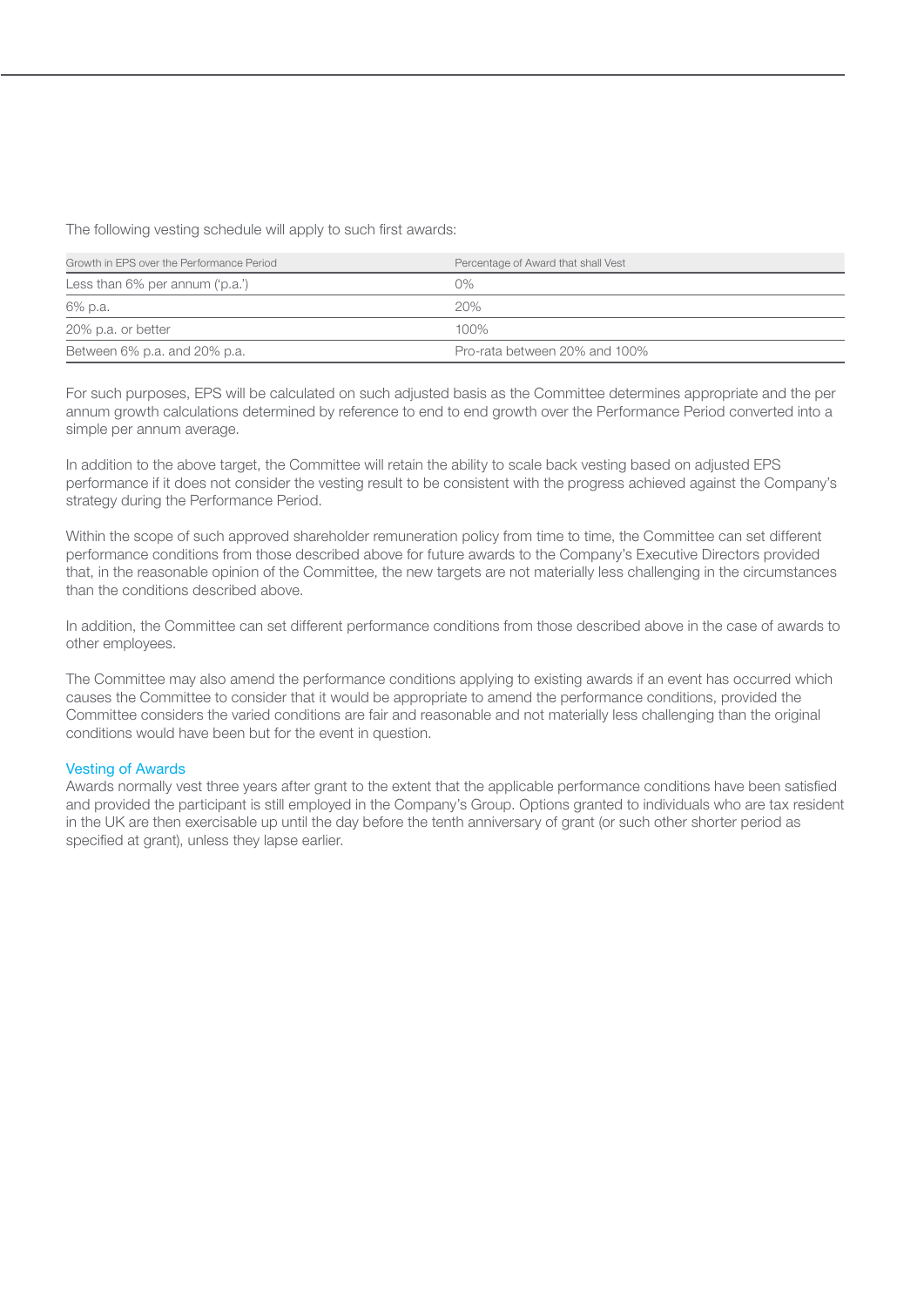#### Dividend Equivalents

The Committee may decide that participants will receive a payment (in cash and/or Ordinary Shares) on or shortly following the vesting of their awards, of an amount equivalent to the dividends that would have been payable on the Ordinary Shares vesting under the award if they had been owned between the date of grant and the vesting of an award. This amount may assume the reinvestment of dividends.

#### Leaving Employment

As a general rule, an award will lapse upon a participant ceasing to hold employment or be a Director within the Company's Group. However, if a participant ceases to be an employee or a Director because of ill-health, injury or disability, retirement, redundancy, their employing company or the business for which they work being sold out of the Company's Group or in other circumstances at the discretion of the Committee, then their award will normally vest on the date when it would have vested if they had not ceased such employment or office. The extent to which an award will vest in these situations will depend upon two factors: (i) the extent to which the relevant performance conditions have, in the opinion of the Committee, been satisfied over the Performance Period, and (ii) pro-rating of the award to reflect the reduced period of time between its grant and vesting, although the Committee can decide not to pro-rate an award if it regards it as appropriate to do so in the particular circumstances.

Alternatively, if a participant ceases to be an employee or Director in the Company's Group for one of the 'good leaver' reasons specified above, the Committee can decide that their award will vest when they leave, subject to: (i) the relevant performance conditions measured at that time; and (ii) pro-rating by reference to the time of cessation as described above. Such treatment will also apply in the case of death.

#### Corporate Events

In the event of a takeover or winding up of the Company (not being an internal corporate reorganisation), all awards will vest early subject to: (i) the extent that the relevant performance conditions have been satisfied at that time; and (ii) the pro-rating of the awards to reflect the reduced period of time between their grant and vesting, although the Committee can decide not to pro-rate an award if it regards it as appropriate to do so in the particular circumstances.

In the event of an internal corporate reorganisation, awards will be replaced by equivalent new awards over shares in a new holding company unless the Committee decides that awards should vest on the basis which would apply in the case of a takeover.

If a demerger, special dividend or other similar event is proposed which, in the opinion of the Committee, would affect the market price of Ordinary Shares to a material extent, then the Committee may decide that awards will vest on such basis as it decides.

#### Participants' Rights

Awards settled in Ordinary Shares will not confer any shareholder rights until the awards have vested or the options have been exercised as relevant and the participants have received their Ordinary Shares.

#### Rights Attaching to Shares

Any Ordinary Shares allotted when an award vests or is exercised will rank equally with Ordinary Shares then in issue (except for rights arising by reference to a record date prior to their allotment).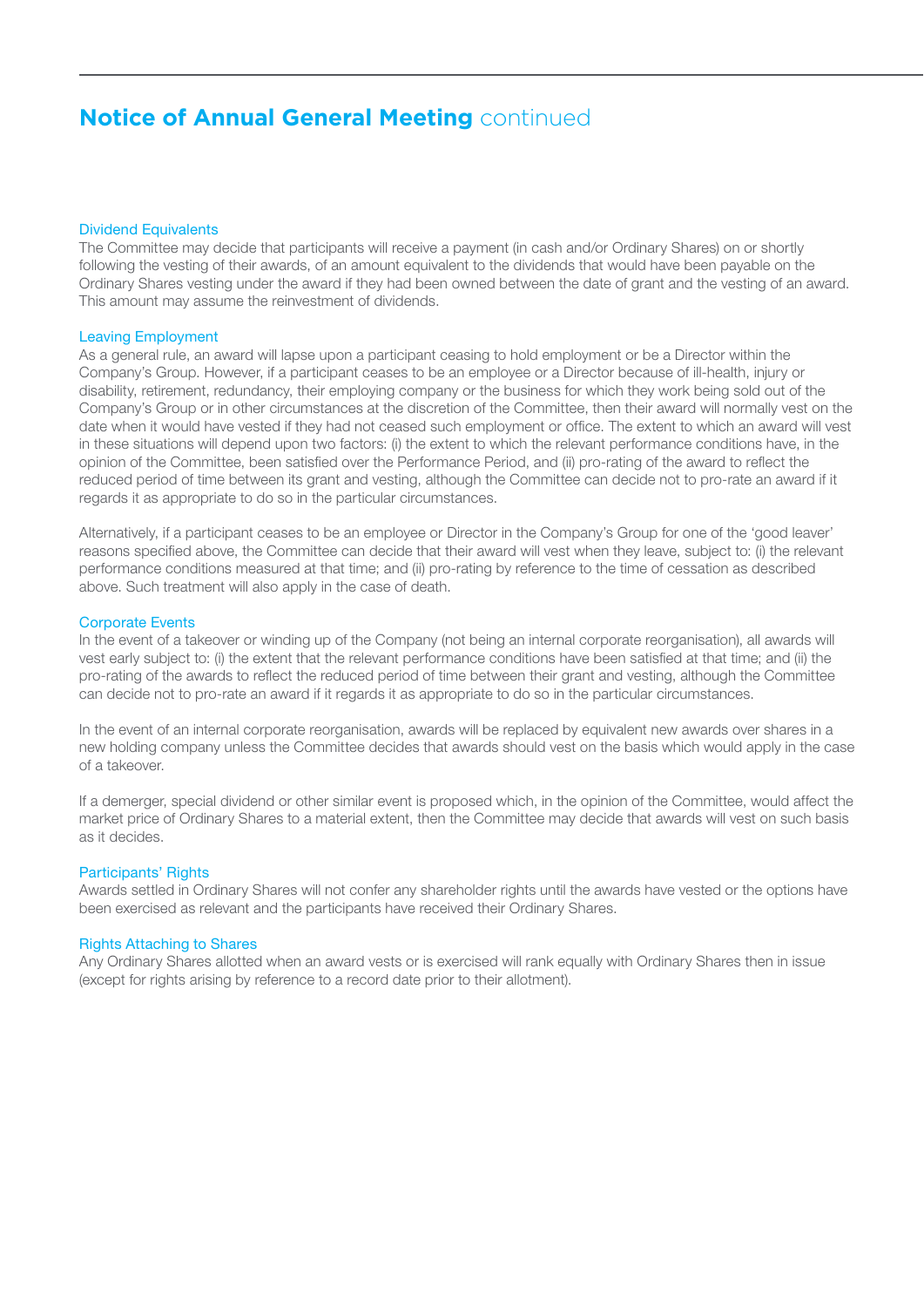#### Variation of Capital

In the event of any variation of the Company's share capital or in the event of a demerger, payment of a special dividend or similar event which materially affects the market price of the Ordinary Shares, the Committee may make such adjustment as it considers appropriate to the number of Ordinary Shares subject to an award and/or the exercise price payable (if any).

## Overall Limits

The 2014 PSP may operate over new issue Ordinary Shares, treasury shares or Ordinary Shares purchased in the market.

In any ten calendar year period, the Company may not issue (or grant rights to issue) more than 10% of the issued ordinary share capital of the Company under the 2014 PSP and any other employee share plan adopted by the Company.

Treasury shares will count as new issue Ordinary Shares for the purposes of these limits unless institutional investors decide that they need not count.

#### **Clawback**

The Committee may decide prior to the later of (i) three years following the vesting of an award or (ii) the publication of the Company's third set of audited accounts following the vesting of an award, that the award will be subject to clawback where there has been a material misstatement in the Company's Financial Results, an error in assessing any applicable performance condition resulting in a greater level of vesting of an award than was deserved or in the event of cessation of service resulting from gross misconduct.

The clawback may be satisfied by way of a reduction in the amount of any future bonus or share award, the vesting of any subsisting share awards and/or a requirement to make a cash payment.

#### Alterations

The Committee may, at any time, amend the 2014 PSP in any respect, provided that the prior approval of shareholders is obtained for any amendments that are to the advantage of participants in respect of the rules governing eligibility, limits on participation, the overall limits on the issue of Ordinary Shares or the transfer of treasury shares, the basis for determining a participant's entitlement to, and the terms of, the Ordinary Shares or cash to be acquired and the adjustment of awards.

The requirement to obtain the prior approval of shareholders will not, however, apply to any minor alteration made to benefit the administration of the 2014 PSP, to take account of a change in legislation or to obtain or maintain favourable tax, exchange control or regulatory treatment for participants or for any company in the Company's Group.

Shareholder approval will also not be required for any amendments to any performance condition applying to an award provided that the amendments are made within the scope of the powers of amendment in relation to performance conditions referred to earlier in this summary.

#### Overseas Plans

The shareholder resolution to approve the 2014 PSP will allow the Board to establish further plans for overseas territories, any such plan to be similar to the 2014 PSP, but modified to take account of local tax, exchange control or securities laws, provided that any Ordinary Shares made available under such further plans are treated as counting against the limits on individual and overall participation in the 2014 PSP.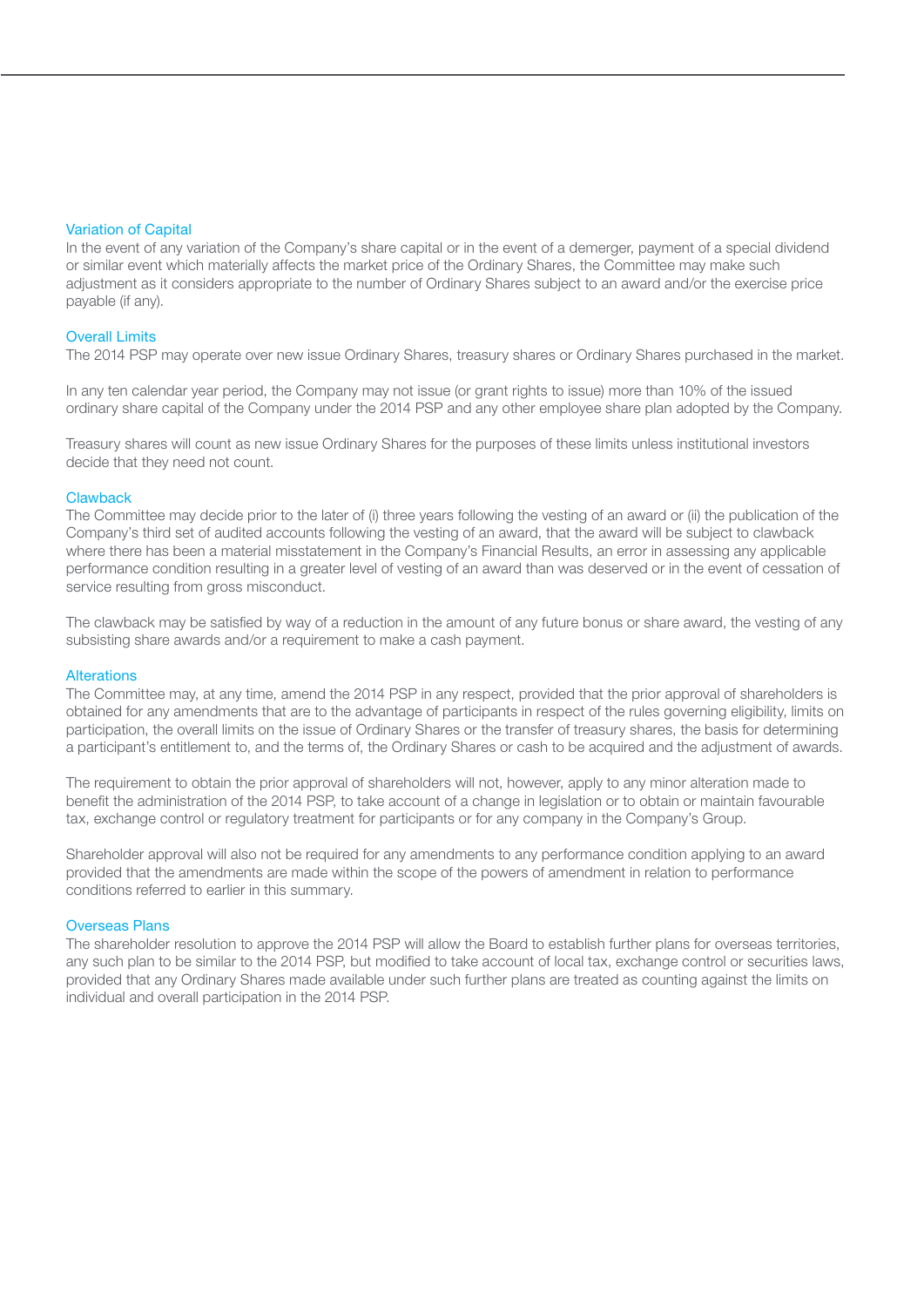## Principal terms of the 2014 ESOP

## **Operation**

The Committee will supervise the operation of the 2014 ESOP. The 2014 ESOP has the facility to grant both UK taxadvantaged options and options which are not tax-advantaged.

#### **Eligibility**

Any employee (including an Executive Director) of the Company and its subsidiaries will be eligible to participate in the 2014 ESOP at the discretion of the Committee. It is currently intended that options will only be granted under the 2014 ESOP to employees who are not Executive Directors. It is not anticipated that Executive Directors will participate in the 2014 ESOP as part of ongoing remuneration policy and should this intention change it would require an amendment to the Directors' Remuneration Policy Report being proposed for shareholder approval at the Annual General Meeting. The intended purpose of the 2014 ESOP is to provide the Company with flexibility to compete on a global basis for the best executive talent. It remains market practice in certain geographies where the Company operates (e.g. North America) and at certain employee levels in the Company's businesses to offer market value options as part of remuneration packages and so flexibility is to be retained to do so through the use of the 2014 ESOP subject to shareholder approval.

#### Grant of Options

The Committee may grant options to acquire Ordinary Shares within six weeks following the Company's announcement of its results for any period. The Committee may also grant options within six weeks of shareholder approval of the 2014 ESOP or at any other time if the Committee considers there are exceptional circumstances which justify the granting of options.

An option may not be granted more than 10 years after shareholder approval of the 2014 ESOP.

No payment is required for the grant of an option. Options are not transferable, except on death. Options are not pensionable.

#### Individual Participation

An employee may not receive options in any financial year over Ordinary Shares with a market value exceeding 100% of their annual base salary in that financial year. In exceptional circumstances, such as recruitment, this limit is increased to 150% of an employee's annual base salary.

If an option is granted under the tax-advantaged addendum to the 2014 ESOP the market value of the Ordinary Shares subject to the option cannot exceed £30,000 (or such other limit as specified in the legislation from time to time), together with any other option granted by the Company under a plan which is intended to comply with Schedule 4 to the Income Tax (Earnings and Pensions) Act 2003.

## Option Price

The price per Ordinary Share payable upon exercise of an option will not be less than:

- (a) the middle market price of an Ordinary Share on the London Stock Exchange on the dealing day immediately before the date of grant (or such other dealing day(s) as the Committee may decide); and
- (b) if the option relates only to new issue Ordinary Shares, the nominal value of an Ordinary Share.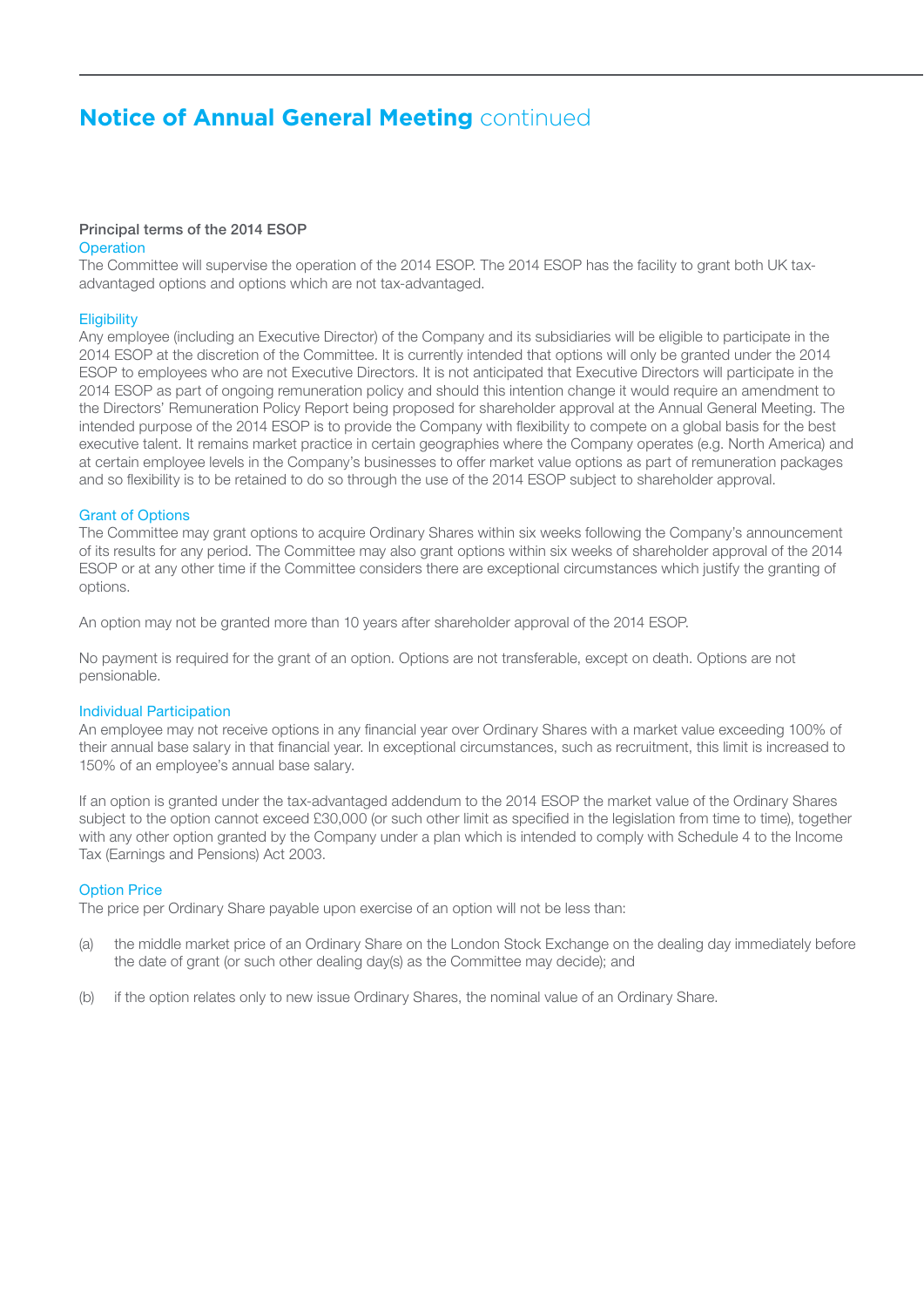#### Performance Conditions

The Committee can grant options under the 2014 ESOP with or without performance conditions. Any grant of options to the Executive Directors would be subject to suitably challenging performance conditions within the scope of such approved shareholder remuneration policy from time to time.

The Committee may vary any performance conditions applying to existing options if an event occurs which causes the Committee to consider that it would be appropriate to amend such performance conditions, provided the Committee considers the varied conditions are fair and reasonable and not materially less challenging than the original conditions would have been but for the event in question.

#### Exercise of Options

Options will normally become capable of exercise three years after grant, to the extent any performance conditions have been satisfied, provided the participant remains employed in the Company's Group. Options will lapse on the day before the tenth anniversary of the date of grant or after such shorter period as determined by the Committee at the time of grant.

Ordinary Shares will be allotted or transferred to participants within 30 days of exercise. The Committee can decide to satisfy options which are not tax-advantaged by the payment of a cash amount or Ordinary Shares equal in value to the gain made on the exercise of the option. It is not, however, the Company's current intention to use this facility.

## Leaving Employment

As a general rule, an option will lapse upon a participant ceasing to hold employment or be a Director within the Company's Group. However, if a participant ceases to be an employee or Director in the Company's Group by reason of their death, injury, disability, redundancy, retirement, their employing company or the business for which they work being sold out of the Company's Group or in other circumstances at the discretion of the Committee, then their option will become exercisable on the date of their cessation and remain exercisable for a limited period thereafter. The extent to which an award will vest in these situations will depend upon two factors: (i) unless the Committee determines otherwise, the extent to which the performance conditions (if any) have, in the opinion of the Committee, been satisfied at that time, and (ii) pro-rating of the option to reflect the reduced period of time between its grant and vesting, although the Committee can decide not to pro-rate an option if it regards it as appropriate to do so in the particular circumstances. Performance conditions would always continue to apply in the case of any grants to Executive Directors.

## Corporate Events

In the event of a takeover or winding up of the Company (not being an internal corporate reorganisation) all options will become exercisable early subject to: (i) unless the Committee determines otherwise, the extent that the performance conditions (if any) have been satisfied at that time; and (ii) the pro-rating of the options to reflect the reduced period of time between their grant and vesting, although the Committee can decide not to pro-rate an option if it regards it as appropriate to do so in the particular circumstances. Performance conditions would always continue to apply in the case of any grants to Executive Directors.

In the event of an internal corporate reorganisation, options will be replaced by equivalent new options over Ordinary Shares in a new holding company unless the Committee decides that options should become exercisable on the basis which would apply in the case of a takeover as described above.

If a demerger, special dividend or other similar event is proposed which, in the opinion of the Committee, would affect the market price of Ordinary Shares to a material extent, then the Committee may decide that awards will vest on the basis which would apply in the case of a takeover as described above.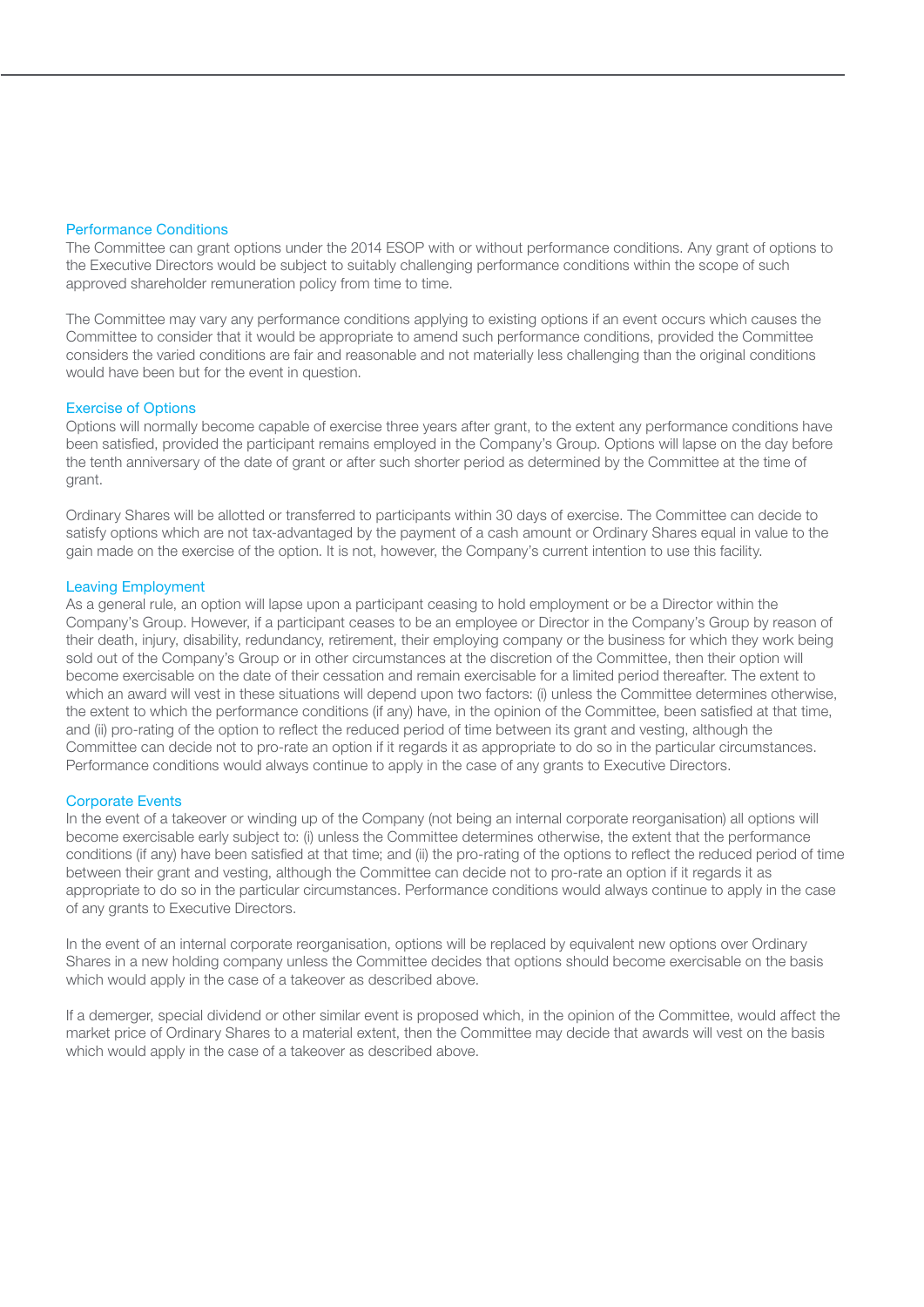#### Variation of Capital

In the event of any variation in the Company's share capital, the Committee may make such adjustment as it considers appropriate to the number of Ordinary Shares under option and the price payable on the exercise of an option.

#### Rights Attaching to Shares

Any Ordinary Shares allotted when an option is exercised will rank equally with Ordinary Shares then in issue (except for rights arising by reference to a record date prior to their allotment).

#### Overall Limits

The 2014 ESOP may operate over new issue Ordinary Shares, treasury shares or Ordinary Shares purchased in the market.

In any ten calendar year period, the Company may not issue (or grant rights to issue) more than 10% of the issued ordinary share capital of the Company under the 2014 ESOP and any other employee share plan adopted by the Company.

Treasury shares will count as new issue Ordinary Shares for the purposes of these limits unless the institutional investors decide that they need not count.

#### Alterations

The Committee may, at any time, amend the provisions of the 2014 ESOP in any respect, provided that the prior approval of shareholders is obtained for any amendments that are to the advantage of participants in respect of the rules governing eligibility, limits on participation, the overall limits on the issue of Ordinary Shares or the transfer of treasury shares, the basis for determining a participant's entitlement to, and the terms of, the Ordinary Shares or cash to be acquired and the adjustment of options.

The requirement to obtain the prior approval of shareholders will not, however, apply to any minor alteration made to benefit the administration of the 2014 ESOP, to take account of a change in legislation or to obtain or maintain favourable tax, exchange control or regulatory treatment for participants or for any company in the Company's Group. Prior shareholder approval will also not be required for any amendment to performance conditions applying to an option under the 2014 ESOP provided that the amendments are made within the scope of the powers of amendment in relation to performance conditions referred to earlier in this summary.

#### Overseas Plans

The shareholder resolution to approve the 2014 ESOP will allow the Board, without further shareholder approval, to establish further plans for overseas territories, any such plan to be similar to the 2014 ESOP, but modified to take account of local tax, exchange control or securities laws, provided that any Ordinary Shares made available under such further plans are treated as counting against the limits on individual and overall participation in the 2014 ESOP.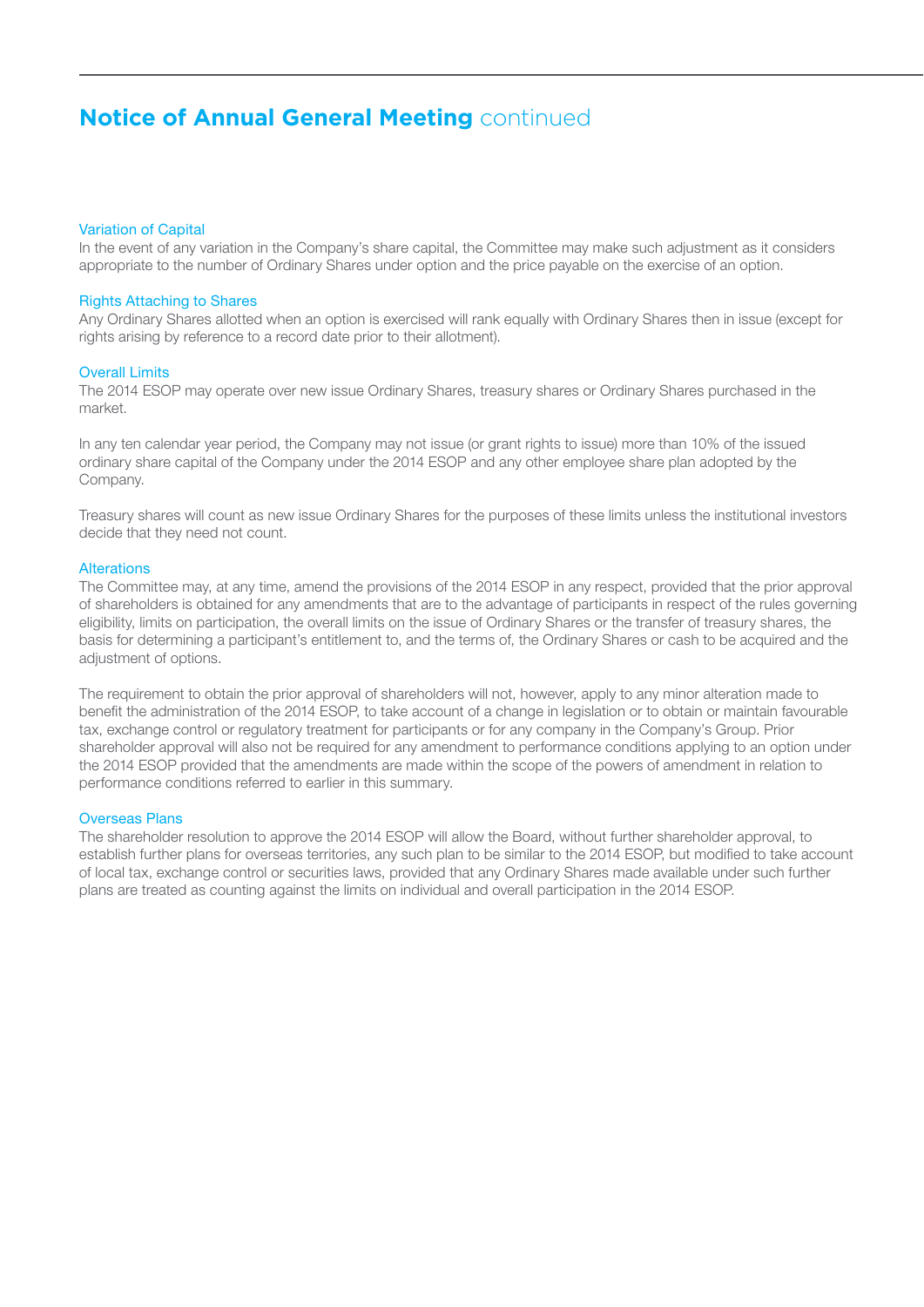#### Resolution 16 – Disapplication of Pre-emption Rights

Resolution 16, which will be proposed as a special resolution, seeks the approval of shareholders, pursuant to the provisions of section 570 of the Act, to waive the statutory pre-emption rights applicable to the allotment of equity securities for cash. The Directors' existing authority expires at the forthcoming Annual General Meeting. The Directors have no current intention to exercise this authority and the Directors do not intend to issue more than 7.5% of the issued share capital of the Company for cash on a non-pre-emptive basis in any rolling three-year period without prior consultation with shareholders and the Investment Committees of the Investment Management Association and the National Association of Pension Funds. Resolution 16 is conditional on resolution 13 being passed.

## Resolution 17 – Authority to Purchase Own Shares

Resolution 17, which will be proposed as a special resolution, seeks authority for the Company to purchase up to 10% of its Ordinary Shares at, or between, the minimum and maximum prices specified in this resolution. This power would be used only after careful consideration by the Directors, having taken into account market conditions prevailing at that time, the investment needs of the Company, its opportunities for expansion and its overall financial position. The Directors would exercise the authority to purchase Ordinary Shares only if they considered it to be in the best interests of shareholders as a whole and if the purchase could be reasonably expected to result in an increase in earnings per share.

Under the Act, the Company is allowed to hold its own shares in treasury following buyback, instead of cancelling them as previously required. Such shares may be resold for cash or used to satisfy share options and share awards under the Company's share incentive schemes but all rights attaching to them, including voting rights and any right to receive dividends, are suspended whilst they are held in treasury. If the Directors exercise the authority conferred by resolution 17, the Company will have the option of holding repurchased shares in treasury. As at the date of this Notice, no shares are held by the Company in treasury.

At 3 October 2014, options were outstanding to subscribe for 1,519,480 Ordinary Shares, representing 2.5% of the issued share capital at that date. If the full authority to purchase such shares (existing and sought) was exercised, they would represent 2.8% of the Company's issued share capital as at that date (assuming there have been no other changes to issued share capital in the meantime). The authority sought at the Annual General Meeting will expire at the conclusion of the next Annual General Meeting, or 18 months from the date of this resolution (whichever is earlier).

## Resolution 18 – Notice Period for General Meetings

Resolution 18, which will be proposed as a special resolution, seeks the approval of shareholders to reduce to 14 clear days the notice period required for a general meeting. Changes made to the Act by the Companies (Shareholders' Rights) Regulations 2009 increase the notice period required for general meetings (other than annual general meetings) to 21 days unless shareholders approve a shorter notice period, which cannot however be less than 14 clear days. Annual General Meetings will continue to be held on at least 21 clear days' notice. It is intended that the shorter notice period would not be used as a matter of routine for general meetings but only where the flexibility is merited by the business of the meeting and is thought to be in the interests of the shareholders as a whole. If given, the approval will be effective until the Company's next Annual General Meeting.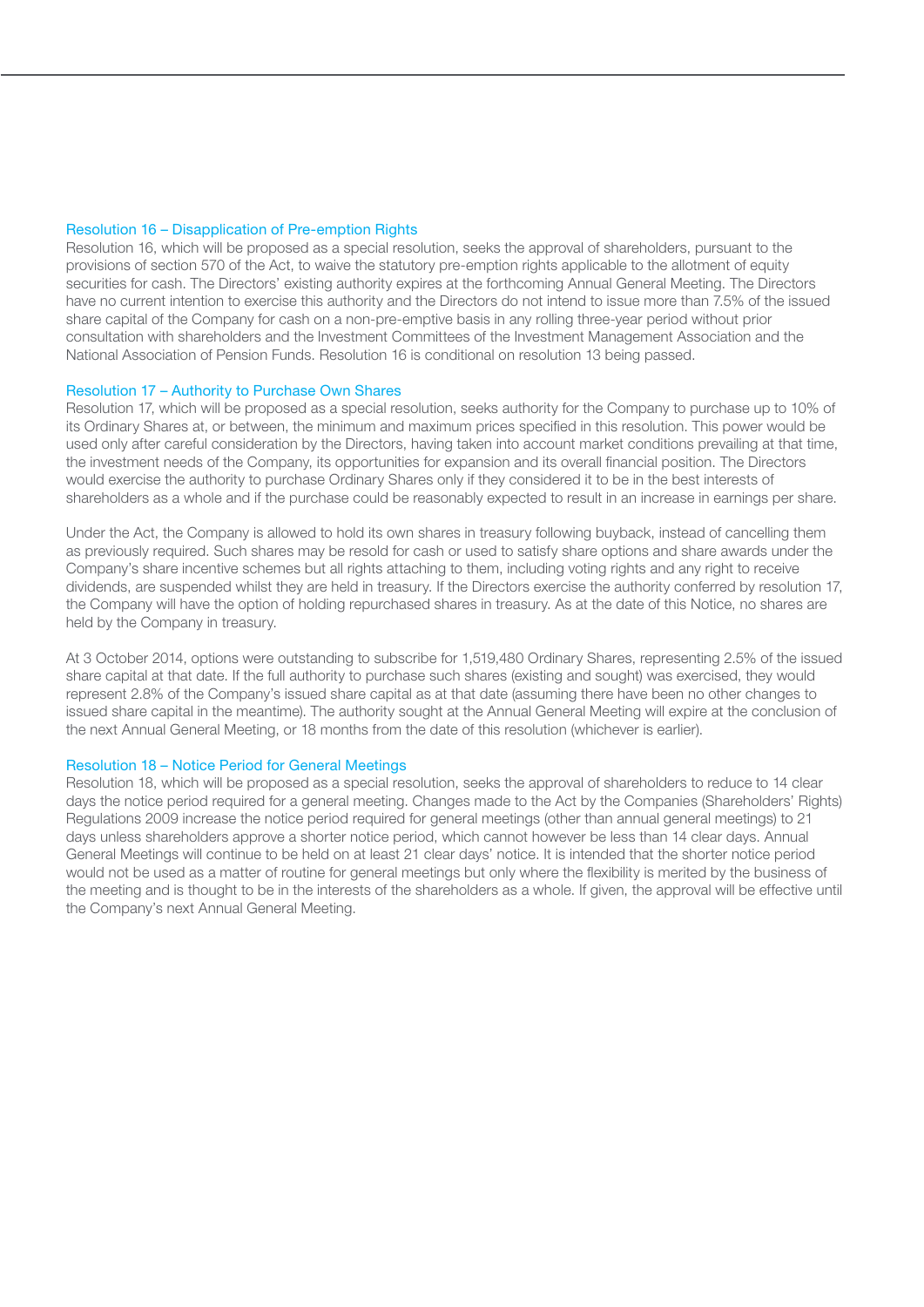### General Notes

This notice is being sent to all members and to any person nominated by a member of the Company under section 146 of the Act 2006 to enjoy information rights. Information regarding the Annual General Meeting, including the information required by section 311A of the Act, is available from www.genusplc.com.

A copy of the draft rules of the 2014 PSP and the 2014 ESOP will be available for inspection at the Company's registered offices and at the offices of New Bridge Street (an Aon Hewitt Ltd company) at 10 Devonshire Square, EC2M 4YP during normal business hours on any weekday (Saturdays and English public holidays excepted) until the close of the Annual General Meeting and at the place of the Annual General Meeting for at least 15 minutes prior to and during the Annual General Meeting.

Members will find an attendance card and a form of proxy enclosed with this notice. If you are attending the Annual General Meeting, you should bring the attendance card with you. Only holders of Ordinary Shares, or their duly appointed representatives, are entitled to attend, vote and speak at the Annual General Meeting. Any member so entitled may appoint one or more proxies to attend, speak and to vote instead of him. A proxy need not be a member of the Company but must attend the Annual General Meeting to represent you. Details of how to appoint one or more proxies are set out in the notes to the proxy form. A member may appoint more than one proxy provided each proxy is appointed to exercise rights attached to different shares. You may not appoint more than one proxy to exercise rights attached to any one share. A vote withheld is not a vote in law, which means that the vote will not be counted in the calculation of votes for or against the resolution. If no voting indication is given, your proxy will vote or abstain from voting at his or her discretion. Your proxy will vote (or abstain from voting) as he or she thinks fit in relation to any other matter which is put before the Annual General Meeting.

To be valid, a duly executed form of proxy for use at the Annual General Meeting together, if appropriate, with the power of attorney or other authority (if any) under which it is signed or a duly certified copy of such power or authority must be deposited at the offices of Equiniti Registrars, Freepost RTHJ-CLLL-KBKU, Equiniti, Aspect House, Spencer Road, LANCING, BN99 8LU at least 48 hours before the time appointed for holding the Annual General Meeting or any adjournment thereof. Alternatively, proxies may be appointed by having an appropriate CREST message transmitted, if you are a user of the CREST system (further details are below). In the case of a member which is a company, the proxy form must be executed under its common seal or signed on its behalf by an officer of the company or an attorney for the company.

Completion and return of a form of proxy will not preclude shareholders from attending the Annual General Meeting and voting in person if they wish to do so.

The right to appoint a proxy does not apply to persons whose shares are held on their behalf by another person and who have been nominated to receive communications from the Company in accordance with section 146 of the Act ('nominated persons'). Nominated persons may have a right under an agreement with the registered member who hold shares on their behalf to be appointed (or to have someone else appointed) as a proxy. Alternatively, if nominated persons do not have such a right, or do not wish to exercise it, they may have a right under such an agreement to give instructions to the person holding the shares as to the exercise of voting rights.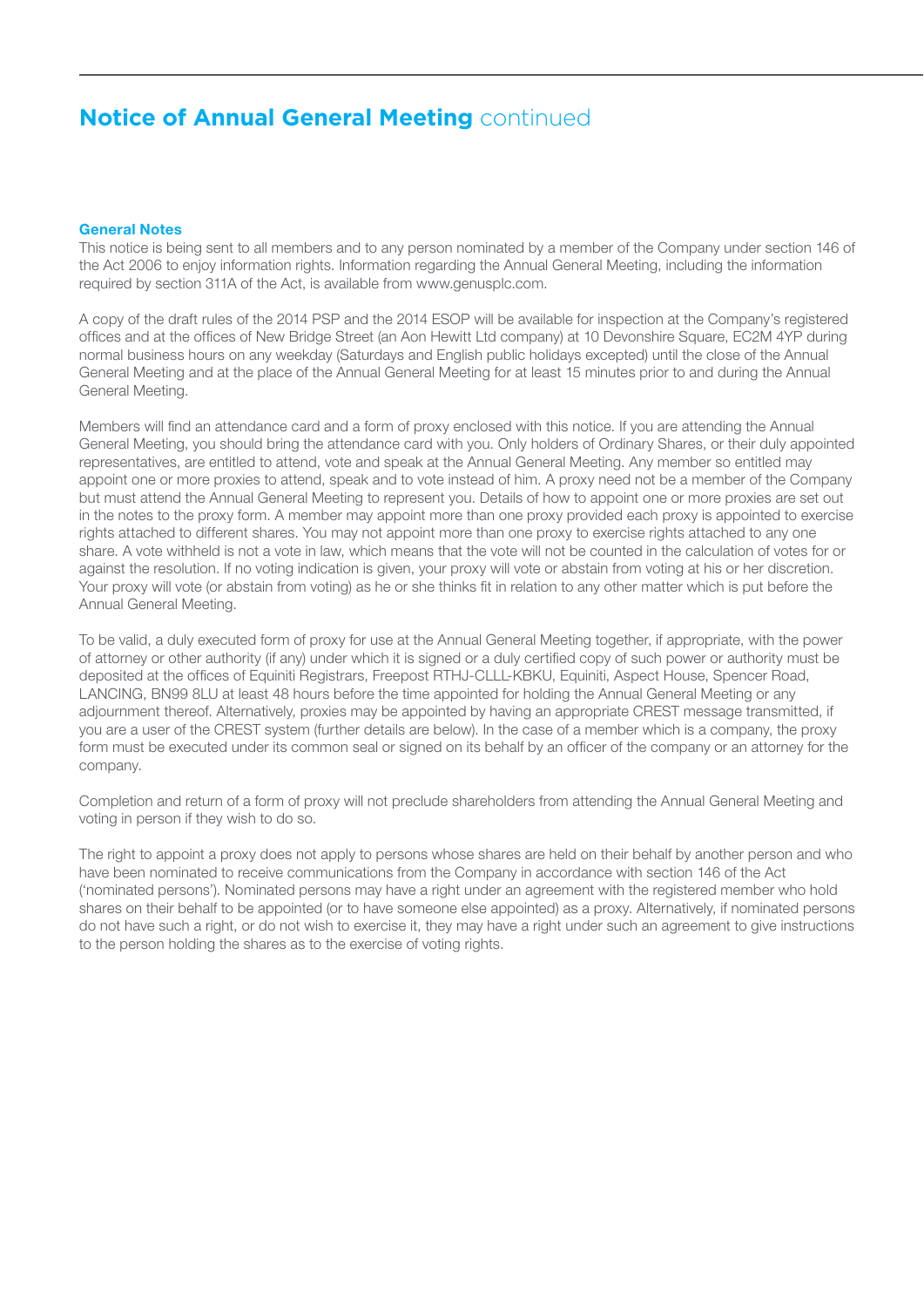## **Notes**

Pursuant to Regulation 41 of the Uncertificated Securities Regulations 2001, the time by which a person must be entered on the register of members of the Company in order to have the right to attend and vote at the Annual General Meeting is 6.00pm on 12 November 2014 (or if the Annual General Meeting is adjourned, members on the register of members not later than 6.00pm on the day that is two working days prior to the reconvened Annual General Meeting). Changes to entries on the register of members after the relevant time will be disregarded in determining the rights of any person to attend or vote at the Annual General Meeting.

Copies of contracts of service and letters of appointment between the Directors and the Company will be available for inspection at the Registered Office of the Company during normal business hours until the conclusion of the Annual General Meeting, and at the place of the Annual General Meeting for at least 15 minutes prior to the Annual General Meeting until its conclusion.

CREST members who wish to appoint a proxy or proxies through the CREST electronic proxy appointment service may do so for this Annual General Meeting to be held on 14 November 2014 at 11.00am and any adjournment(s) thereof by using the procedures described in the CREST Manual found on the Euroclear website www.euroclear.com. CREST Personal Members or other CREST sponsored members, and those CREST members who have appointed a voting service provider(s), should refer to their CREST sponsor or voting service provider(s), who will be able to take the appropriate action on their behalf. In order for a proxy appointment or instruction made using the CREST service to be valid, the appropriate CREST message (a 'CREST Proxy Instruction') must be properly authenticated in accordance with Euroclear UK and Ireland Limited's specifications and must contain the information required for such instructions, as described in the CREST Manual. The message, regardless of whether it constitutes the appointment of a proxy or to an amendment to the instruction given to a previously appointed proxy must, in order to be valid, be transmitted so as to be received by the issuer's agent (ID RA19) by the latest time(s) for receipt of proxy appointments specified in the notice of Annual General Meeting. For this purpose, the time of receipt will be taken to be the time (as determined by the timestamp applied to the message by the CREST Applications Host) from which the issuer's agent is able to retrieve the message by enquiry to CREST in the manner prescribed by CREST. After this time, any change of instructions to proxies appointed through CREST should be communicated to the appointee through other means.

CREST members and, where applicable, their CREST sponsors or voting service providers should note that Euroclear UK and Ireland Limited do not make available special procedures in CREST for any particular messages. Normal system timings and limitations will therefore apply in relation to the input of CREST Proxy Instructions. It is the responsibility of the CREST member concerned to take (or, if the CREST member is a CREST personal member or sponsored member or has appointed a voting service provider(s), to procure that his CREST sponsor or voting service provider(s) take(s)) such action as shall be necessary to ensure that a message is transmitted by means of the CREST system by any particular time. In this connection, CREST members and, where applicable, their CREST sponsors or voting service providers are referred, in particular, to those sections of the CREST Manual concerning practical limitations of the CREST system and timings.

The Company may treat as invalid a CREST Proxy Instruction in the circumstances set out in Regulation 35(5) (a) of the Uncertificated Securities Regulations 2001, as amended.

Any corporation which is a member can appoint one or more corporate representatives who may exercise on its behalf all of its powers as a member provided that they do not do so in relation to the same shares.